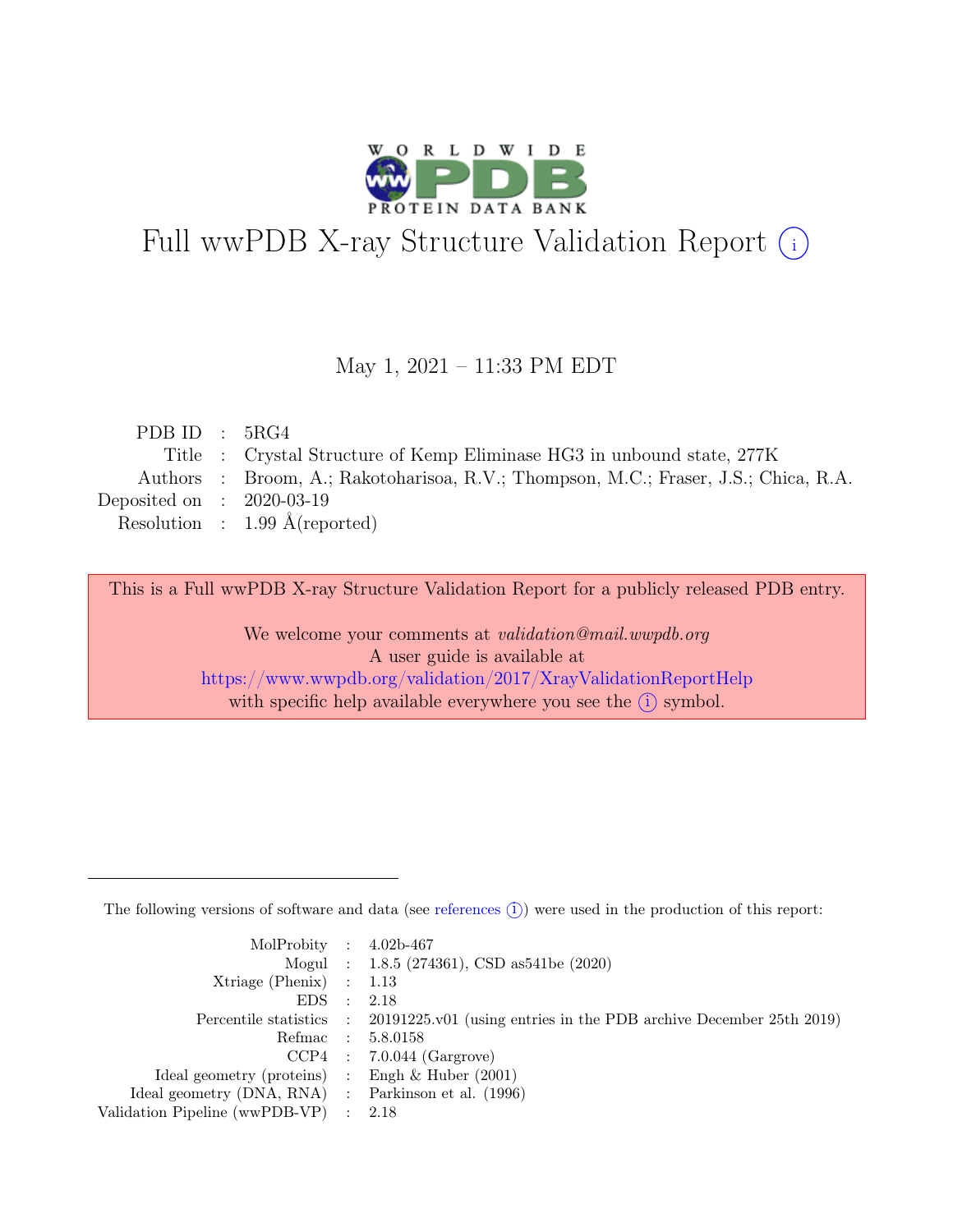# 1 Overall quality at a glance  $(i)$

The following experimental techniques were used to determine the structure: X-RAY DIFFRACTION

The reported resolution of this entry is 1.99 Å.

Percentile scores (ranging between 0-100) for global validation metrics of the entry are shown in the following graphic. The table shows the number of entries on which the scores are based.



| Metric                | Whole archive        | Similar resolution                                           |  |  |
|-----------------------|----------------------|--------------------------------------------------------------|--|--|
|                       | $(\#\text{Entries})$ | $(\# \text{Entries}, \text{ resolution } \text{range}(\AA))$ |  |  |
| $R_{free}$            | 130704               | 8085 (2.00-2.00)                                             |  |  |
| Clashscore            | 141614               | $9178(2.00-2.00)$                                            |  |  |
| Ramachandran outliers | 138981               | $9054(2.00-2.00)$                                            |  |  |
| Sidechain outliers    | 138945               | $9053(2.00-2.00)$                                            |  |  |
| RSRZ outliers         | 127900               | 7900 (2.00-2.00)                                             |  |  |

The table below summarises the geometric issues observed across the polymeric chains and their fit to the electron density. The red, orange, yellow and green segments of the lower bar indicate the fraction of residues that contain outliers for  $\geq$ =3, 2, 1 and 0 types of geometric quality criteria respectively. A grey segment represents the fraction of residues that are not modelled. The numeric value for each fraction is indicated below the corresponding segment, with a dot representing fractions <=5% The upper red bar (where present) indicates the fraction of residues that have poor fit to the electron density. The numeric value is given above the bar.

| Mol | Chain | ' Length | Quality of chain |    |    |
|-----|-------|----------|------------------|----|----|
|     |       | 318      | .%<br>91%        |    | 6% |
|     |       | 318      | .%<br>88%        | 7% | 6% |

The following table lists non-polymeric compounds, carbohydrate monomers and non-standard residues in protein, DNA, RNA chains that are outliers for geometric or electron-density-fit criteria:

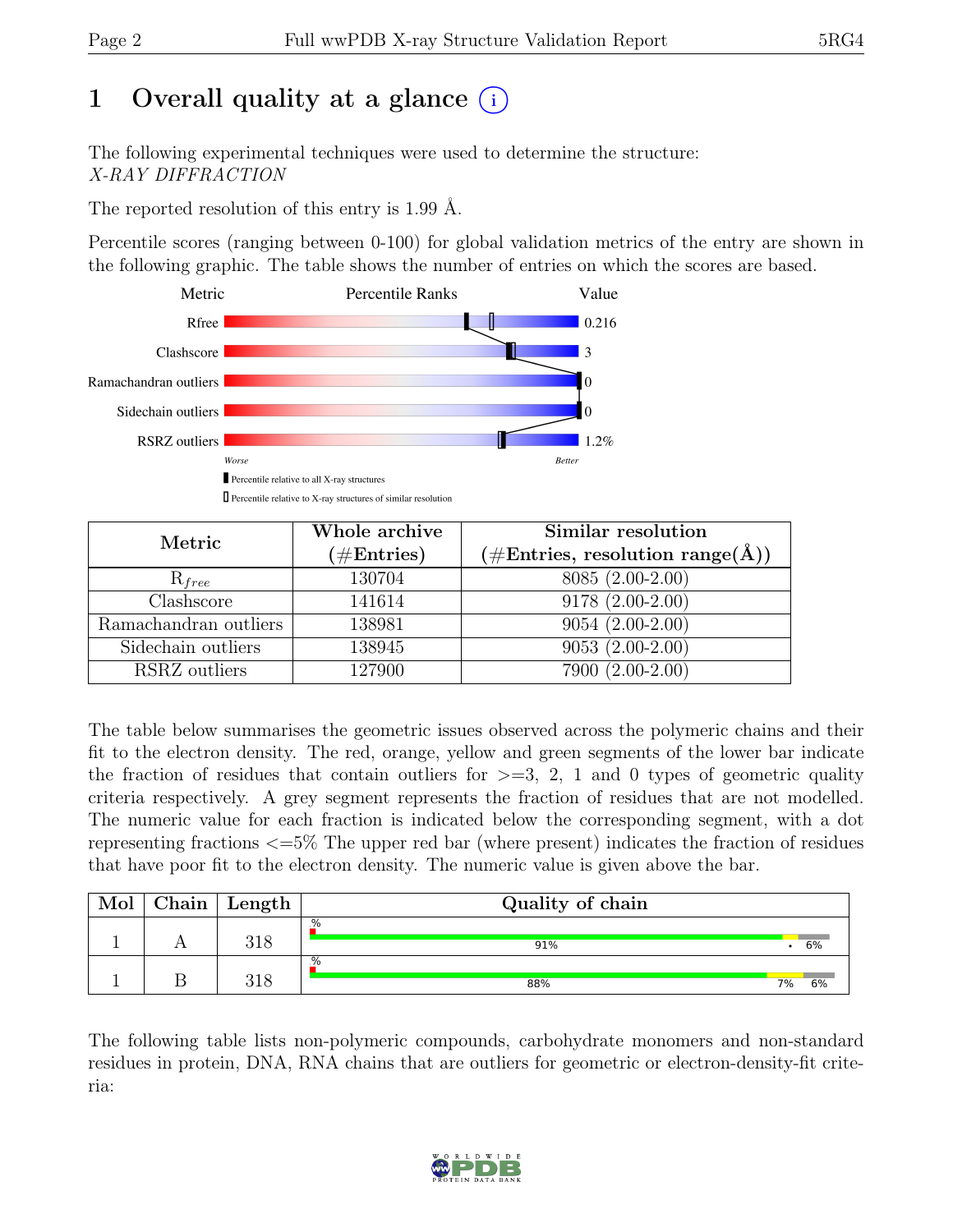|  |  |  | Mol   Type   Chain   Res   Chirality   Geometry   Clashes   Electron density |
|--|--|--|------------------------------------------------------------------------------|
|  |  |  |                                                                              |
|  |  |  |                                                                              |

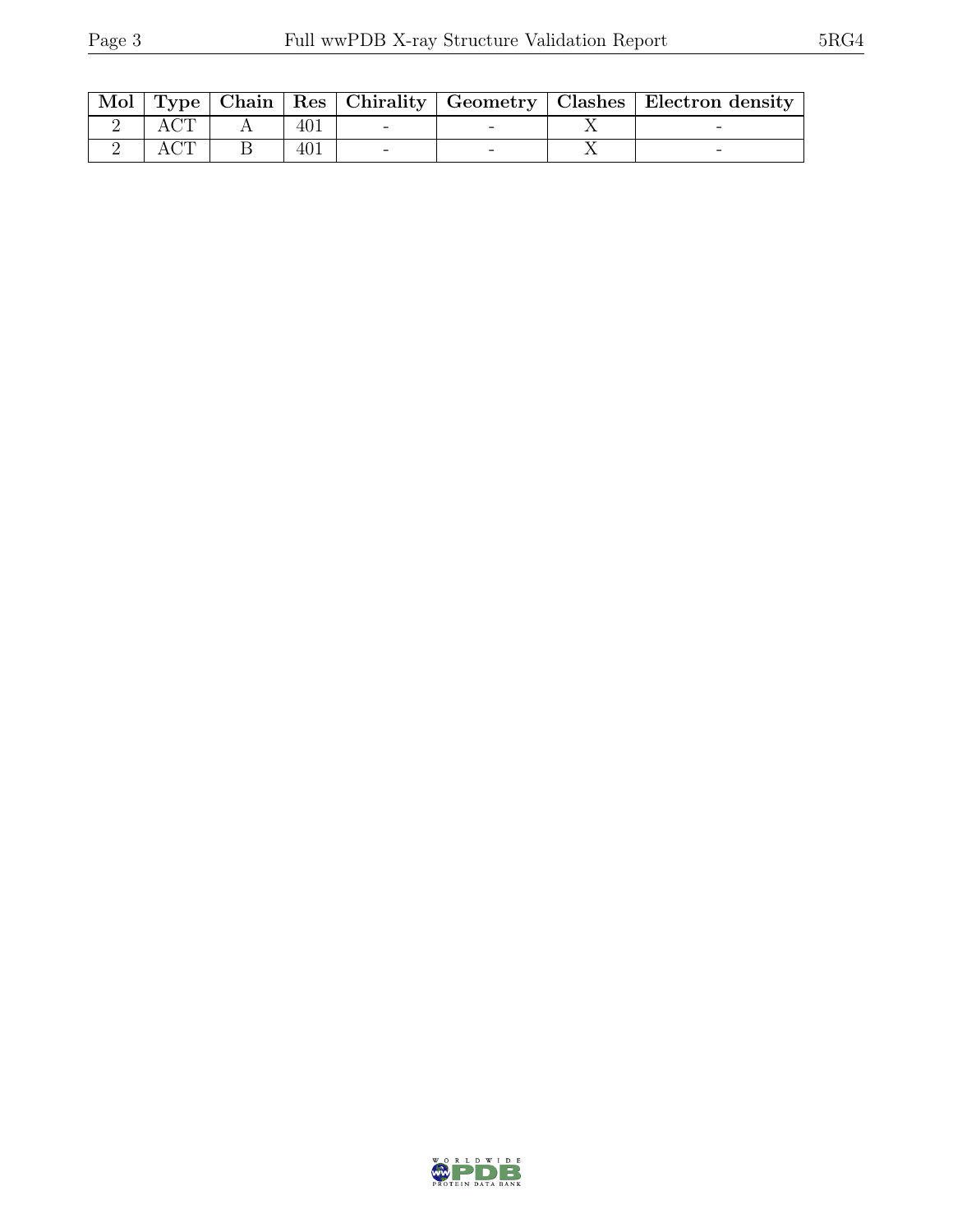## 2 Entry composition  $(i)$

There are 4 unique types of molecules in this entry. The entry contains 9868 atoms, of which 4672 are hydrogens and 0 are deuteriums.

In the tables below, the ZeroOcc column contains the number of atoms modelled with zero occupancy, the AltConf column contains the number of residues with at least one atom in alternate conformation and the Trace column contains the number of residues modelled with at most 2 atoms.

• Molecule 1 is a protein called Kemp Eliminase HG3.

| Mol | Chain Residues | Atoms         |                       |                 |          | $ZeroOcc \mid AltConf \mid Trace$ |  |    |  |
|-----|----------------|---------------|-----------------------|-----------------|----------|-----------------------------------|--|----|--|
|     | 300            | Total<br>4708 |                       | H.<br>1502 2332 | N<br>409 | 452                               |  |    |  |
|     | 300            | Total<br>4712 | $\mathcal{C}$<br>1503 | H.<br>2334      | N<br>410 | 454                               |  | 20 |  |

|                                                                                                      | Reference<br>Comment |
|------------------------------------------------------------------------------------------------------|----------------------|
| <b>MET</b><br>initiating methionine<br>$-1$<br>А                                                     | <b>UNP P23360</b>    |
| $\overline{0}$<br><b>ALA</b><br>expression tag<br>$\mathbf{A}$                                       | <b>UNP P23360</b>    |
| $\overline{1}$<br>$\overline{\text{GLU}}$<br>expression tag<br>A<br>$\overline{a}$                   | <b>UNP P23360</b>    |
| $\mathbf{A}$<br><b>MET</b><br><b>GLN</b><br>engineered mutation<br>42                                | <b>UNP P23360</b>    |
| $\mathbf{A}$<br>TRP<br>44<br><b>THR</b><br>engineered mutation                                       | <b>UNP P23360</b>    |
| <b>GLY</b><br>$\mathbf{A}$<br>81<br>ARG<br>engineered mutation                                       | <b>UNP P23360</b>    |
| $\overline{\text{GLY}}$<br>$\bf{A}$<br>83<br><b>HIS</b><br>engineered mutation                       | <b>UNP P23360</b>    |
| engineered mutation<br>84<br><b>MET</b><br><b>THR</b><br>$\boldsymbol{A}$                            | <b>UNP P23360</b>    |
| 130<br><b>GLY</b><br><b>ASN</b><br>engineered mutation<br>$\mathbf{A}$                               | <b>UNP P23360</b>    |
| engineered mutation<br>172<br><b>MET</b><br><b>ASN</b><br>А                                          | <b>UNP P23360</b>    |
| <b>SER</b><br><b>ALA</b><br>engineered mutation<br>A<br>234                                          | <b>UNP P23360</b>    |
| $\mathbf{A}$<br><b>LEU</b><br><b>THR</b><br>engineered mutation<br>236                               | <b>UNP P23360</b>    |
| $\overline{A}$<br>237<br><b>MET</b><br><b>GLU</b><br>engineered mutation                             | <b>UNP P23360</b>    |
| $\boldsymbol{A}$<br>267<br>PHE<br>TRP<br>engineered mutation                                         | <b>UNP P23360</b>    |
| $\overline{\text{GLY}}$<br>304<br>$\mathbf{A}$<br>expression tag<br>÷.                               | <b>UNP P23360</b>    |
| 305<br><b>SER</b><br>expression tag<br>A<br>-                                                        | <b>UNP P23360</b>    |
| ILE<br>306<br>expression tag<br>A<br>$\overline{a}$                                                  | <b>UNP P23360</b>    |
| 307<br>GLU<br>expression tag<br>A<br>$\overline{a}$                                                  | <b>UNP P23360</b>    |
| <b>GLY</b><br>$\mathbf{A}$<br>308<br>expression tag<br>$\overline{a}$                                | <b>UNP P23360</b>    |
| $\mathbf{A}$<br>309<br>$\rm{ARG}$<br>expression tag<br>$\overline{\phantom{0}}$                      | <b>UNP P23360</b>    |
| $\mathbf{A}$<br>310<br><b>GLY</b><br>expression tag<br>$\overline{a}$                                | <b>UNP P23360</b>    |
| $\overline{HIS}$<br>$\overline{A}$<br>$\overline{311}$<br>expression tag<br>$\overline{\phantom{0}}$ | <b>UNP P23360</b>    |
| <b>HIS</b><br>312<br>A<br>expression tag<br>-                                                        | <b>UNP P23360</b>    |
| 313<br>${\rm HIS}$<br>expression tag<br>$\boldsymbol{A}$<br>$\overline{\phantom{0}}$                 | <b>UNP P23360</b>    |
| <b>HIS</b><br>314<br>A<br>expression tag<br>$\overline{a}$                                           | <b>UNP P23360</b>    |

There are 54 discrepancies between the modelled and reference sequences:

Continued on next page...

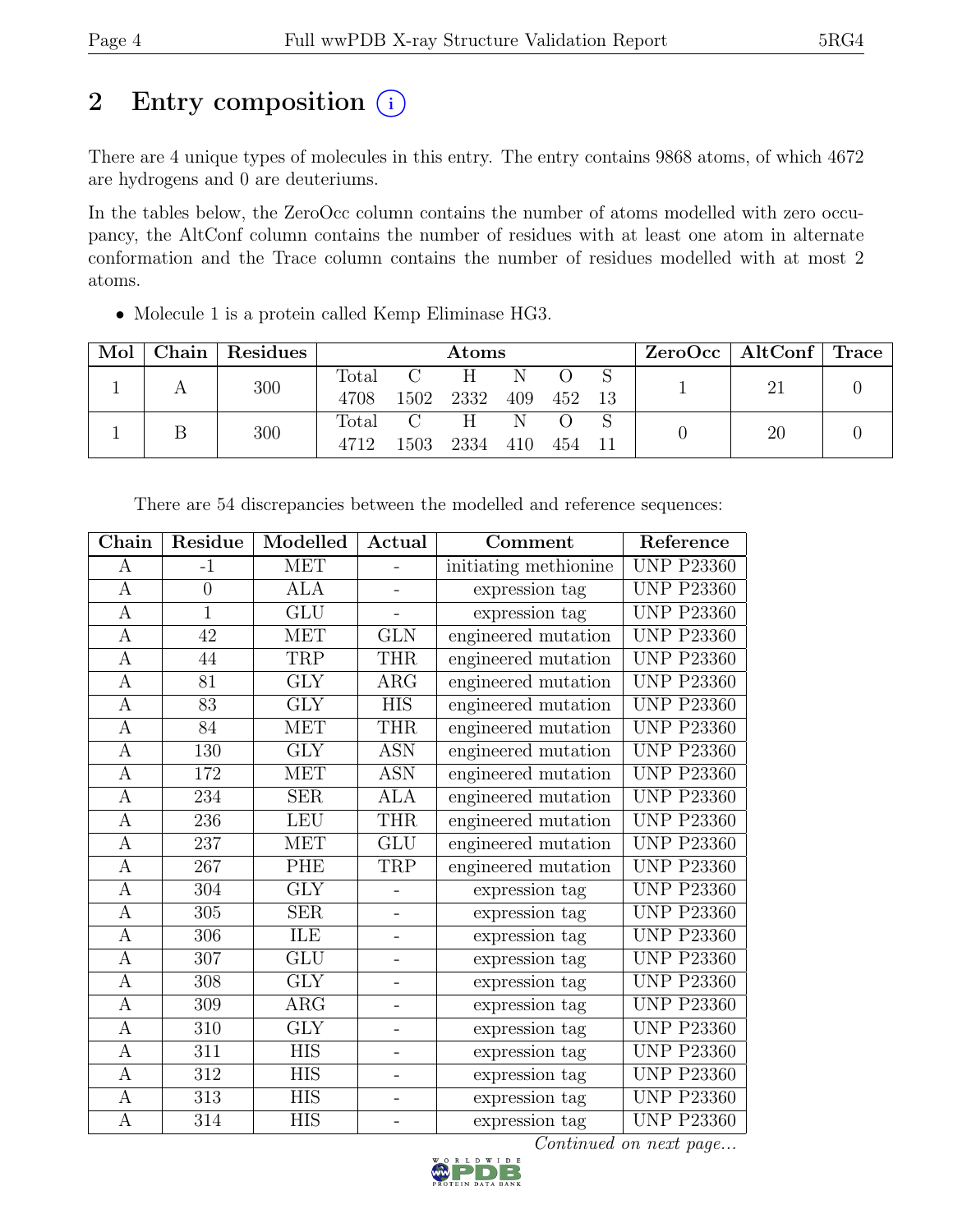| Chain                   | Residue          | Modelled                | Actual                   | Comment               | Reference         |
|-------------------------|------------------|-------------------------|--------------------------|-----------------------|-------------------|
| А                       | 315              | <b>HIS</b>              | -                        | expression tag        | <b>UNP P23360</b> |
| A                       | 316              | <b>HIS</b>              | $\overline{\phantom{0}}$ | expression tag        | <b>UNP P23360</b> |
| $\overline{\mathrm{B}}$ | $-1$             | MET                     |                          | initiating methionine | <b>UNP P23360</b> |
| $\boldsymbol{B}$        | $\theta$         | <b>ALA</b>              | $\blacksquare$           | expression tag        | <b>UNP P23360</b> |
| $\overline{\mathrm{B}}$ | $\overline{1}$   | $\overline{\text{GLU}}$ |                          | expression tag        | <b>UNP P23360</b> |
| $\boldsymbol{B}$        | 42               | <b>MET</b>              | <b>GLN</b>               | engineered mutation   | <b>UNP P23360</b> |
| B                       | 44               | <b>TRP</b>              | <b>THR</b>               | engineered mutation   | <b>UNP P23360</b> |
| B                       | 81               | <b>GLY</b>              | <b>ARG</b>               | engineered mutation   | <b>UNP P23360</b> |
| $\boldsymbol{B}$        | $\overline{83}$  | $\overline{\text{GLY}}$ | <b>HIS</b>               | engineered mutation   | <b>UNP P23360</b> |
| $\overline{\mathrm{B}}$ | 84               | MET                     | <b>THR</b>               | engineered mutation   | <b>UNP P23360</b> |
| $\boldsymbol{B}$        | 130              | <b>GLY</b>              | <b>ASN</b>               | engineered mutation   | <b>UNP P23360</b> |
| $\boldsymbol{B}$        | 172              | <b>MET</b>              | <b>ASN</b>               | engineered mutation   | <b>UNP P23360</b> |
| $\, {\bf B}$            | 234              | <b>SER</b>              | <b>ALA</b>               | engineered mutation   | <b>UNP P23360</b> |
| $\overline{B}$          | 236              | <b>LEU</b>              | <b>THR</b>               | engineered mutation   | <b>UNP P23360</b> |
| $\boldsymbol{B}$        | 237              | <b>MET</b>              | GLU                      | engineered mutation   | <b>UNP P23360</b> |
| B                       | 267              | PHE                     | TRP                      | engineered mutation   | <b>UNP P23360</b> |
| $\, {\bf B}$            | 304              | $\overline{\text{GLY}}$ | -                        | expression tag        | <b>UNP P23360</b> |
| $\overline{B}$          | 305              | <b>SER</b>              | $\overline{\phantom{0}}$ | expression tag        | <b>UNP P23360</b> |
| $\, {\bf B}$            | 306              | ILE                     | $\overline{\phantom{a}}$ | expression tag        | <b>UNP P23360</b> |
| $\boldsymbol{B}$        | 307              | GLU                     | $\overline{\phantom{0}}$ | expression tag        | <b>UNP P23360</b> |
| $\overline{B}$          | 308              | <b>GLY</b>              | $\overline{a}$           | expression tag        | <b>UNP P23360</b> |
| $\boldsymbol{B}$        | 309              | $\rm{ARG}$              | $\overline{\phantom{0}}$ | expression tag        | <b>UNP P23360</b> |
| $\boldsymbol{B}$        | 310              | <b>GLY</b>              | -                        | expression tag        | <b>UNP P23360</b> |
| $\overline{\mathrm{B}}$ | $\overline{311}$ | $\overline{HIS}$        | $\overline{\phantom{0}}$ | expression tag        | <b>UNP P23360</b> |
| B                       | 312              | <b>HIS</b>              | $\overline{a}$           | expression tag        | <b>UNP P23360</b> |
| $\boldsymbol{B}$        | 313              | <b>HIS</b>              | $\overline{\phantom{0}}$ | expression tag        | <b>UNP P23360</b> |
| $\overline{\mathbf{B}}$ | $\overline{314}$ | $\overline{HIS}$        | -                        | expression tag        | <b>UNP P23360</b> |
| $\boldsymbol{B}$        | 315              | <b>HIS</b>              | -                        | expression tag        | <b>UNP P23360</b> |
| $\overline{\mathrm{B}}$ | $\overline{316}$ | $\overline{\text{HIS}}$ | $\overline{\phantom{0}}$ | expression tag        | <b>UNP P23360</b> |

Continued from previous page...

• Molecule 2 is ACETATE ION (three-letter code: ACT) (formula:  $C_2H_3O_2$ ).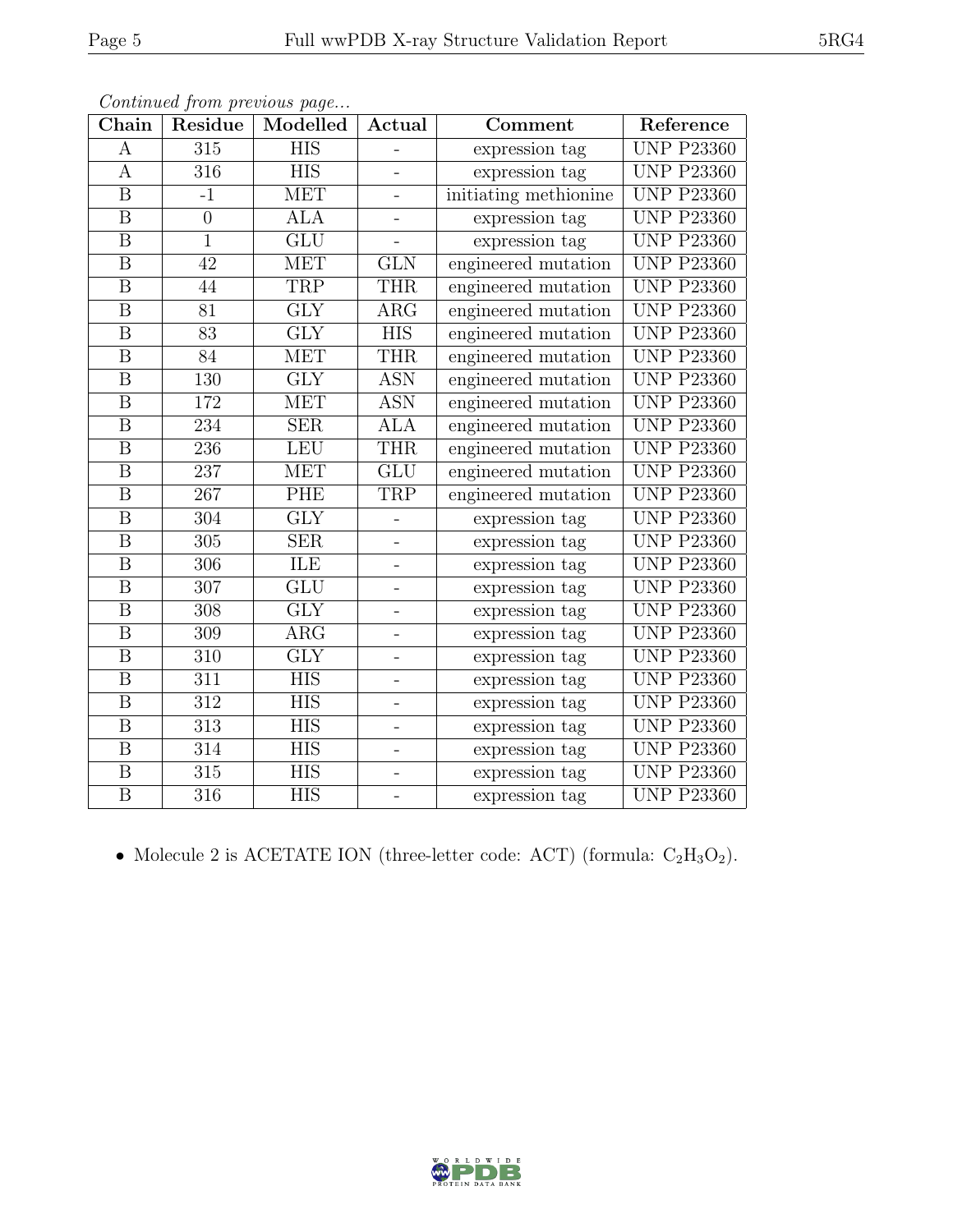

|  | Mol   Chain   Residues | <b>Atoms</b> |  |              |  | $ZeroOcc \   \$ AltConf |
|--|------------------------|--------------|--|--------------|--|-------------------------|
|  |                        | Total C H O  |  | 2 3 2        |  |                         |
|  |                        | Total C H O  |  | $2 \sqrt{3}$ |  |                         |

 $\bullet$  Molecule 3 is SULFATE ION (three-letter code: SO4) (formula:  $\mathrm{O}_4\mathrm{S}).$ 



|  | Mol   Chain   Residues | Atoms     | ZeroOcc   AltConf |
|--|------------------------|-----------|-------------------|
|  |                        | Total O S |                   |
|  |                        | Total O S |                   |

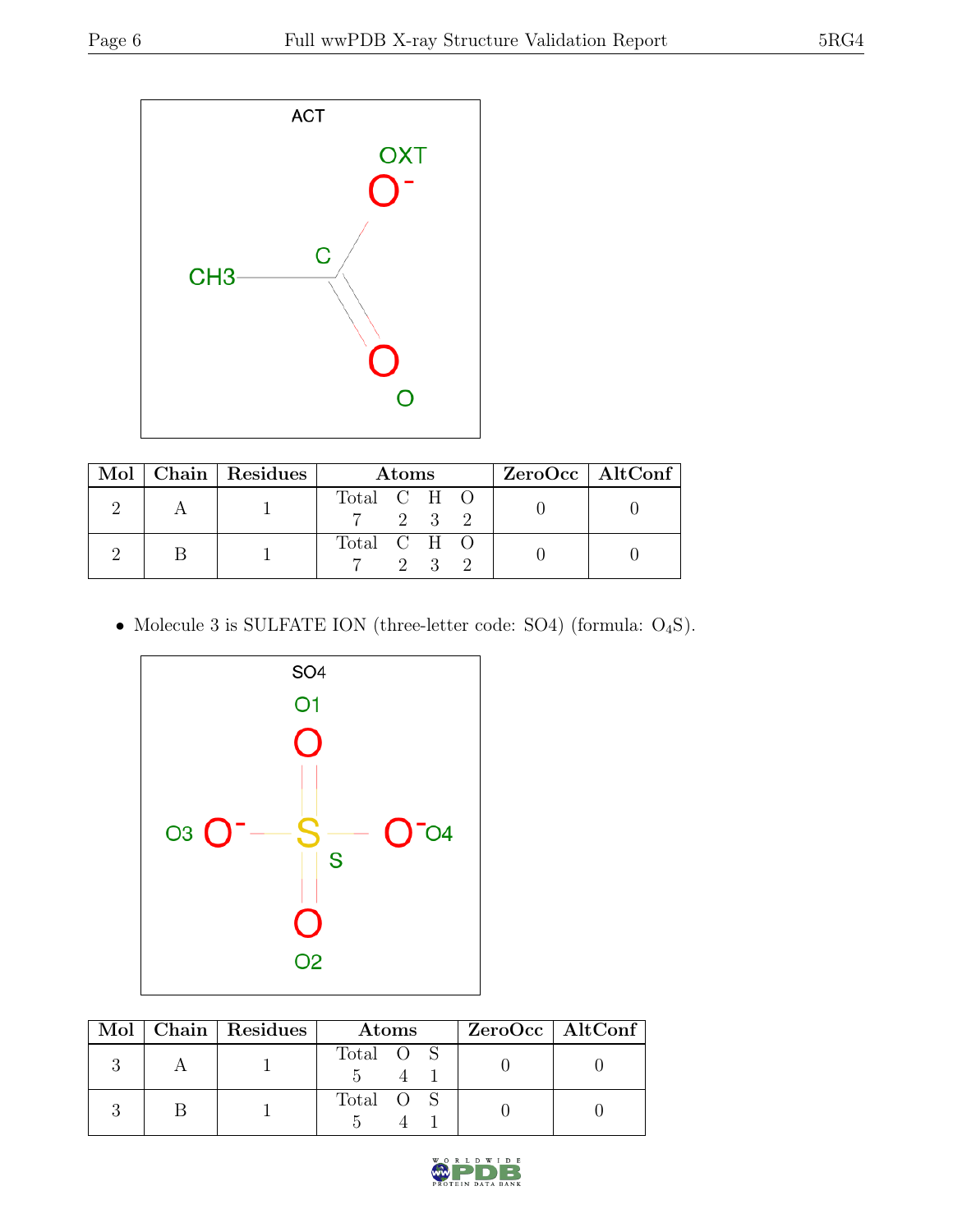$\bullet\,$  Molecule 4 is water.

|  | Mol   Chain   Residues | Atoms               | ZeroOcc   AltConf |
|--|------------------------|---------------------|-------------------|
|  | 220                    | Total<br>220<br>220 |                   |
|  | 203                    | Total<br>204<br>204 |                   |

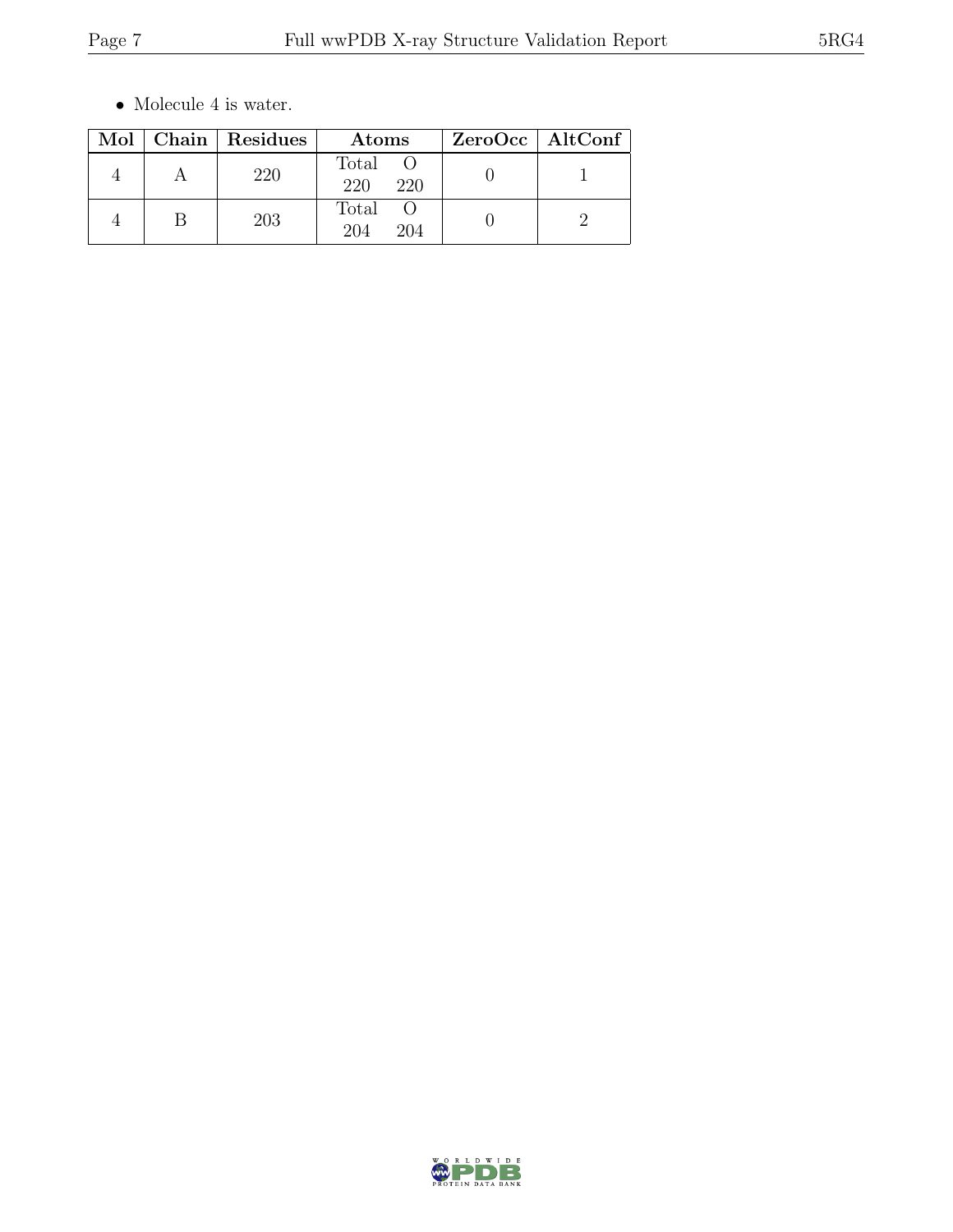# 3 Residue-property plots  $(i)$

These plots are drawn for all protein, RNA, DNA and oligosaccharide chains in the entry. The first graphic for a chain summarises the proportions of the various outlier classes displayed in the second graphic. The second graphic shows the sequence view annotated by issues in geometry and electron density. Residues are color-coded according to the number of geometric quality criteria for which they contain at least one outlier:  $green = 0$ , yellow  $= 1$ , orange  $= 2$  and red  $= 3$  or more. A red dot above a residue indicates a poor fit to the electron density (RSRZ > 2). Stretches of 2 or more consecutive residues without any outlier are shown as a green connector. Residues present in the sample, but not in the model, are shown in grey.



• Molecule 1: Kemp Eliminase HG3

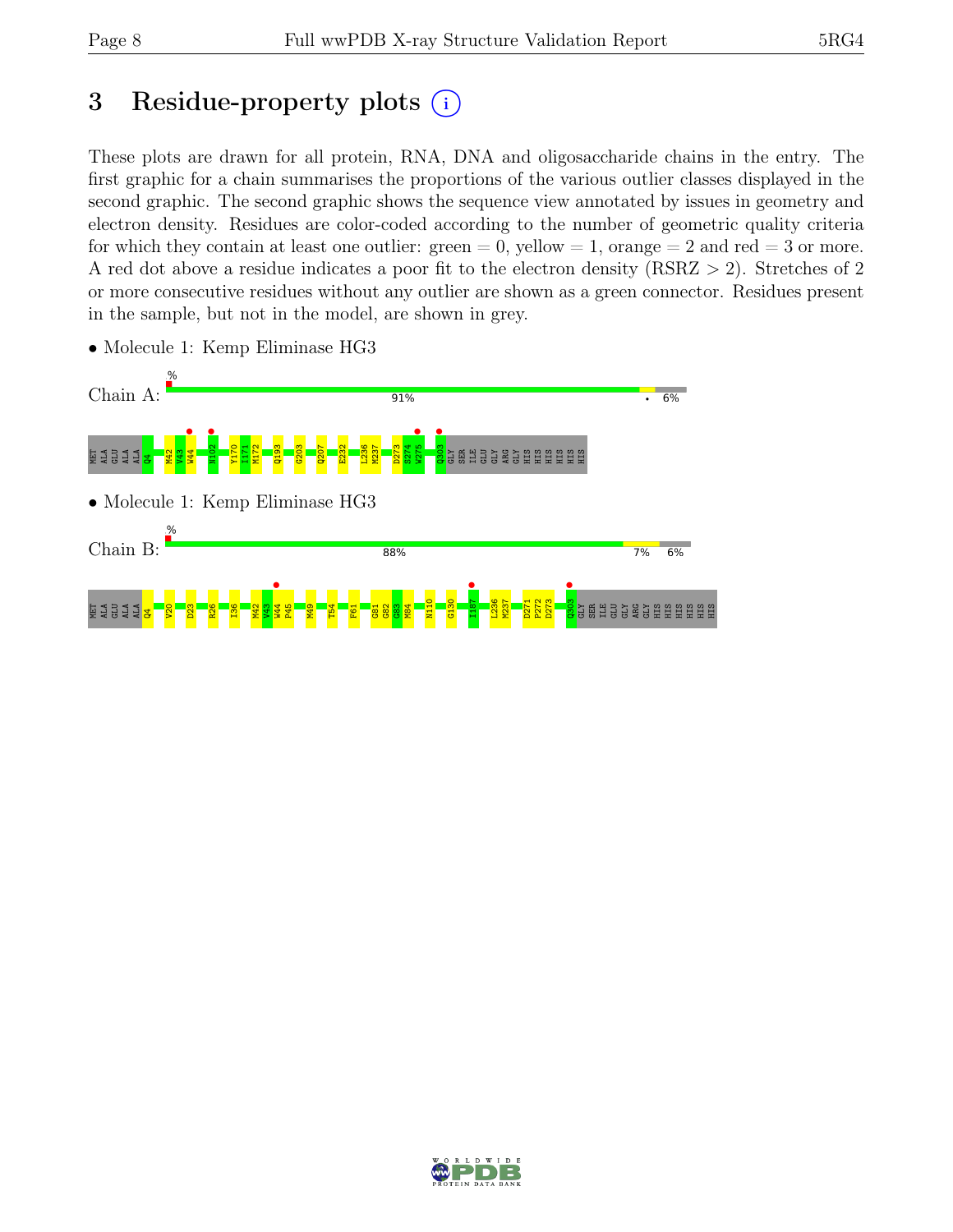## 4 Data and refinement statistics  $(i)$

| Property                                                             | Value                                           | Source     |
|----------------------------------------------------------------------|-------------------------------------------------|------------|
| Space group                                                          | P 21 21 21                                      | Depositor  |
| $\overline{C}$ ell constants                                         | $79.97\text{\AA}$<br>76.14Å<br>99.06Å           |            |
| a, b, c, $\alpha$ , $\beta$ , $\gamma$                               | $90.00^\circ$<br>$90.00^\circ$<br>$90.00^\circ$ | Depositor  |
| Resolution $(A)$                                                     | 41.52<br>$-1.99$                                | Depositor  |
|                                                                      | 41.52<br>$-1.99$                                | <b>EDS</b> |
| % Data completeness                                                  | 99.9 (41.52-1.99)                               | Depositor  |
| (in resolution range)                                                | $100.0 (41.52 - 1.99)$                          | <b>EDS</b> |
| $R_{merge}$                                                          | (Not available)                                 | Depositor  |
| $\mathrm{R}_{sym}$                                                   | (Not available)                                 | Depositor  |
| $\langle I/\sigma(I) \rangle$ <sup>1</sup>                           | 1.34 (at $2.00\text{\AA}$ )                     | Xtriage    |
| Refinement program                                                   | PHENIX 1.14 3260                                | Depositor  |
|                                                                      | $\overline{0.177}$ , 0.216                      | Depositor  |
| $R, R_{free}$                                                        | 0.177<br>0.216<br>$\ddot{\phantom{a}}$          | DCC        |
| $R_{free}$ test set                                                  | 2003 reflections $(4.75\%)$                     | wwPDB-VP   |
| Wilson B-factor $(A^2)$                                              | 23.6                                            | Xtriage    |
| Anisotropy                                                           | 0.201                                           | Xtriage    |
| Bulk solvent $k_{sol}(e/\mathring{A}^3)$ , $B_{sol}(\mathring{A}^2)$ | 0.39, 43.2                                      | <b>EDS</b> |
| L-test for twinning <sup>2</sup>                                     | $< L >$ = 0.53, $< L2$ > = 0.37                 | Xtriage    |
| Estimated twinning fraction                                          | $0.002$ for $k, h, -1$                          | Xtriage    |
| $F_o, F_c$ correlation                                               | 0.96                                            | <b>EDS</b> |
| Total number of atoms                                                | 9868                                            | wwPDB-VP   |
| Average B, all atoms $(A^2)$                                         | 26.0                                            | wwPDB-VP   |

Xtriage's analysis on translational NCS is as follows: The largest off-origin peak in the Patterson function is 5.46% of the height of the origin peak. No significant pseudotranslation is detected.

<sup>&</sup>lt;sup>2</sup>Theoretical values of  $\langle |L| \rangle$ ,  $\langle L^2 \rangle$  for acentric reflections are 0.5, 0.333 respectively for untwinned datasets, and 0.375, 0.2 for perfectly twinned datasets.



<span id="page-8-1"></span><span id="page-8-0"></span><sup>1</sup> Intensities estimated from amplitudes.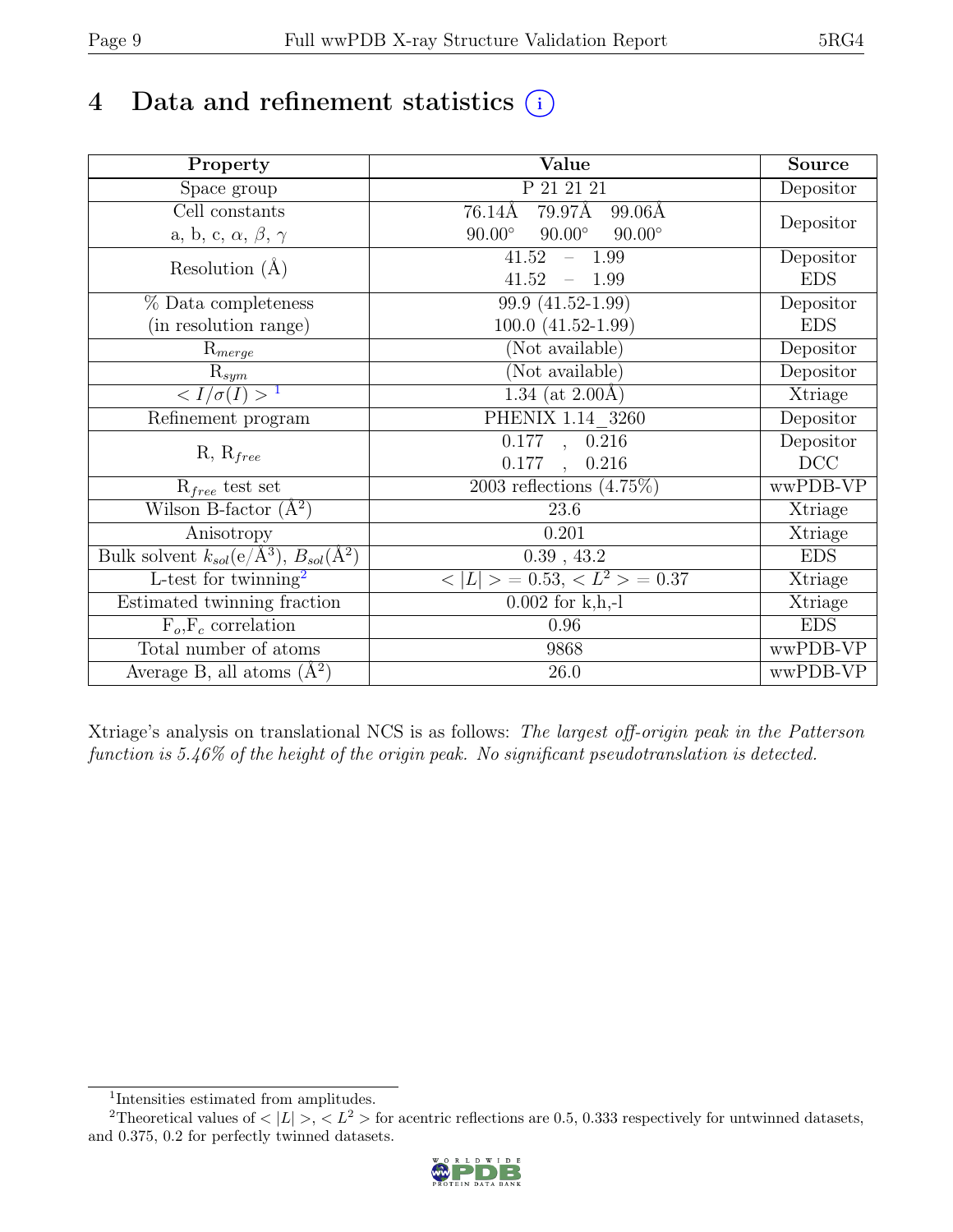# 5 Model quality  $(i)$

### 5.1 Standard geometry  $(i)$

Bond lengths and bond angles in the following residue types are not validated in this section: ACT, SO4

The Z score for a bond length (or angle) is the number of standard deviations the observed value is removed from the expected value. A bond length (or angle) with  $|Z| > 5$  is considered an outlier worth inspection. RMSZ is the root-mean-square of all Z scores of the bond lengths (or angles).

| Mol | Chain |             | Bond lengths | Bond angles |             |  |
|-----|-------|-------------|--------------|-------------|-------------|--|
|     |       | <b>RMSZ</b> | $\# Z  > 5$  | <b>RMSZ</b> | # $ Z  > 5$ |  |
|     |       | 0.32        | 0/2509       | 0.55        | 0/3424      |  |
|     | В     | 0.33        | 0/2516       | 0.55        | 0/3433      |  |
| All | All   | 0.32        | 5025         | 0.55        | /6857       |  |

There are no bond length outliers.

There are no bond angle outliers.

There are no chirality outliers.

There are no planarity outliers.

#### 5.2 Too-close contacts  $(i)$

In the following table, the Non-H and H(model) columns list the number of non-hydrogen atoms and hydrogen atoms in the chain respectively. The H(added) column lists the number of hydrogen atoms added and optimized by MolProbity. The Clashes column lists the number of clashes within the asymmetric unit, whereas Symm-Clashes lists symmetry-related clashes.

| Mol                         | Chain |      | Non-H $\mid$ H(model) | H(added) |    | $Clashes$   Symm-Clashes |
|-----------------------------|-------|------|-----------------------|----------|----|--------------------------|
|                             |       | 2376 | 2332                  | 2240     |    |                          |
|                             | В     | 2378 | 2334                  | 2248     | 15 |                          |
| 2                           | Η     |      |                       |          |    |                          |
| $\mathcal{D}_{\mathcal{L}}$ | В     |      | R                     | २        | റ  |                          |
| 3                           | А     | 5    |                       |          |    |                          |
| 3                           | В     |      |                       |          |    |                          |
|                             |       | 220  |                       |          | റ  |                          |
|                             | В     | 204  |                       |          |    | ٠,                       |
| All                         | All   | 5196 | 4672                  | 4494     | 25 |                          |

The all-atom clashscore is defined as the number of clashes found per 1000 atoms (including hydrogen atoms). The all-atom clashscore for this structure is 3.

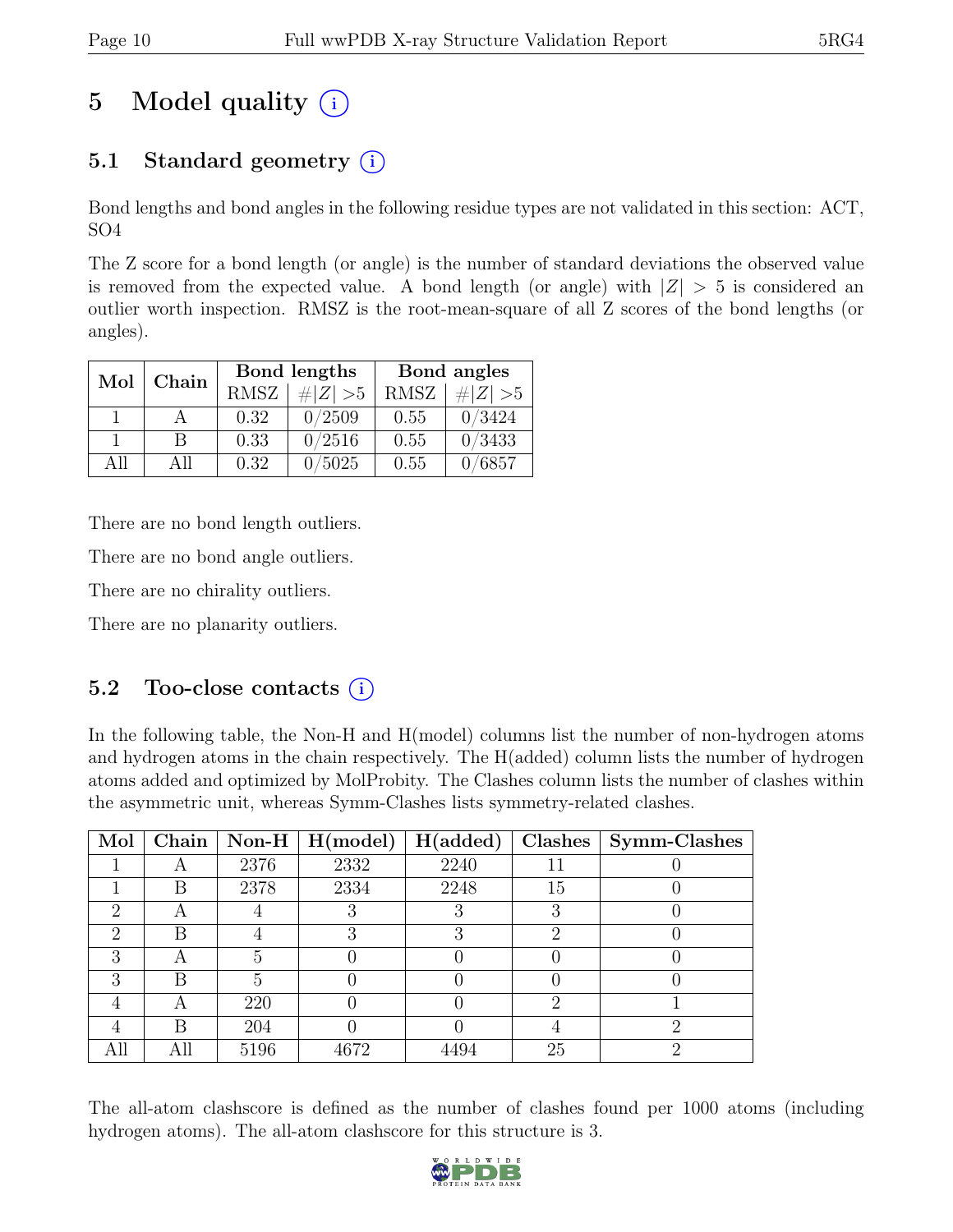|                                                         |                                          | Interatomic       | $\overline{\text{Clash}}$ |
|---------------------------------------------------------|------------------------------------------|-------------------|---------------------------|
| Atom-1                                                  | Atom-2                                   | distance $(A)$    | overlap $(A)$             |
| 1:B:42:MET:SD                                           | 4:B:673[A]:HOH:O                         | 2.27              | 0.90                      |
| 1:B:23[B]:ASP:OD2                                       | 4:B:501:HOH:O                            | 1.96              | 0.83                      |
| $1:A:42:\overline{\text{MET:SD}}$                       | 4:A:684[A]:HOH:O                         | 2.50              | 0.68                      |
| 1: A:172: MET:HE1                                       | 1:A:237[A]:MET:HE1                       | 1.82              | $\overline{0.61}$         |
| 1:A:193:GLN:NE2                                         | 4:A:501:HOH:O                            | 2.29              | 0.61                      |
| 1:B:110:ASN:ND2                                         | 4: B: 505: HOH:O                         | 2.35              | 0.57                      |
| $1:B:44[{\textsf{B}}]:\!T\textsf{RP}: \!{\textsf{CH}}2$ | 2: B:401: ACT:H2                         | 2.43              | 0.53                      |
| 1:B:4:GLN:N                                             | 4:B:507:HOH:O                            | 2.44              | 0.50                      |
| 1:B:20:VAL:HG11                                         | 1:B:36:ILE:HG12                          | 1.94              | 0.49                      |
| 1: A:170: TYR: CG                                       | 2:A:401:ACT:H3                           | 2.47              | 0.49                      |
| 1:B:49:MET:SD                                           | $1:B:82[B]\overline{\cdot \text{GLY:O}}$ | 2.70              | 0.48                      |
| 1:A:203:GLY:HA2                                         | 1: A: 232: GLU:O                         | 2.14              | 0.47                      |
| 1: A:172:MET:CE                                         | 1:A:237[A]:MET:CE                        | 2.93              | 0.47                      |
| 1: B:54:THR:O                                           | 1:B:61:PHE:HA                            | 2.15              | 0.46                      |
| 1:B:236:LEU:HG                                          | 1:B:237[B]:MET:HG2                       | 1.99              | 0.44                      |
| 1:A:44[B]:TRP:HH2                                       | 2:A:401:ACT:CH3                          | $\overline{2.31}$ | 0.43                      |
| $1: A: 236: \overline{\mathrm{LEU:HG}}$                 | 1:A:237[B]:MET:HG2                       | 2.01              | 0.43                      |
| $1:B:44[{\sf B}]:\mathsf{TRP:HH2}$                      | 2:B:401:ACT:H2                           | 1.82              | 0.43                      |
| 1:A:44[B]:TRP:CH2                                       | 2:A:401:ACT:CH3                          | $\overline{3.02}$ | 0.42                      |
| 1:A:172:MET:HE2                                         | 1:A:207:GLN:HB2                          | 2.01              | 0.42                      |
| 1:B:271:ASP:N                                           | 1:B:272:PRO:HD2                          | 2.35              | 0.41                      |
| 1:B:23[B]:ASP:OD1                                       | 1:B:26:ARG:HG2                           | 2.21              | 0.41                      |
| 1:B:45:PRO:HD3                                          | 1:B:81[B]:GLY:O                          | 2.21              | 0.40                      |
| 1:A:273:ASP:OD1                                         | 1:B:273:ASP:OD1                          | 2.39              | 0.40                      |
| 1:B:84[A]:MET:SD                                        | 1:B:130:GLY:HA3                          | 2.62              | 0.40                      |

All (25) close contacts within the same asymmetric unit are listed below, sorted by their clash magnitude.

All (2) symmetry-related close contacts are listed below. The label for Atom-2 includes the symmetry operator and encoded unit-cell translations to be applied.

| Atom-1          | Atom-2                   | Interatomic<br>distance $(A)$ | Clash<br>overlap $(A)$ |
|-----------------|--------------------------|-------------------------------|------------------------|
| 4: B:502: HOH:O | 4: B: 515: HOH: O[2 455] | .83                           | ).37                   |
| 4: A:695: HOH:O | 4:B:526:HOH:O[2<br>5551  | 2.10                          |                        |

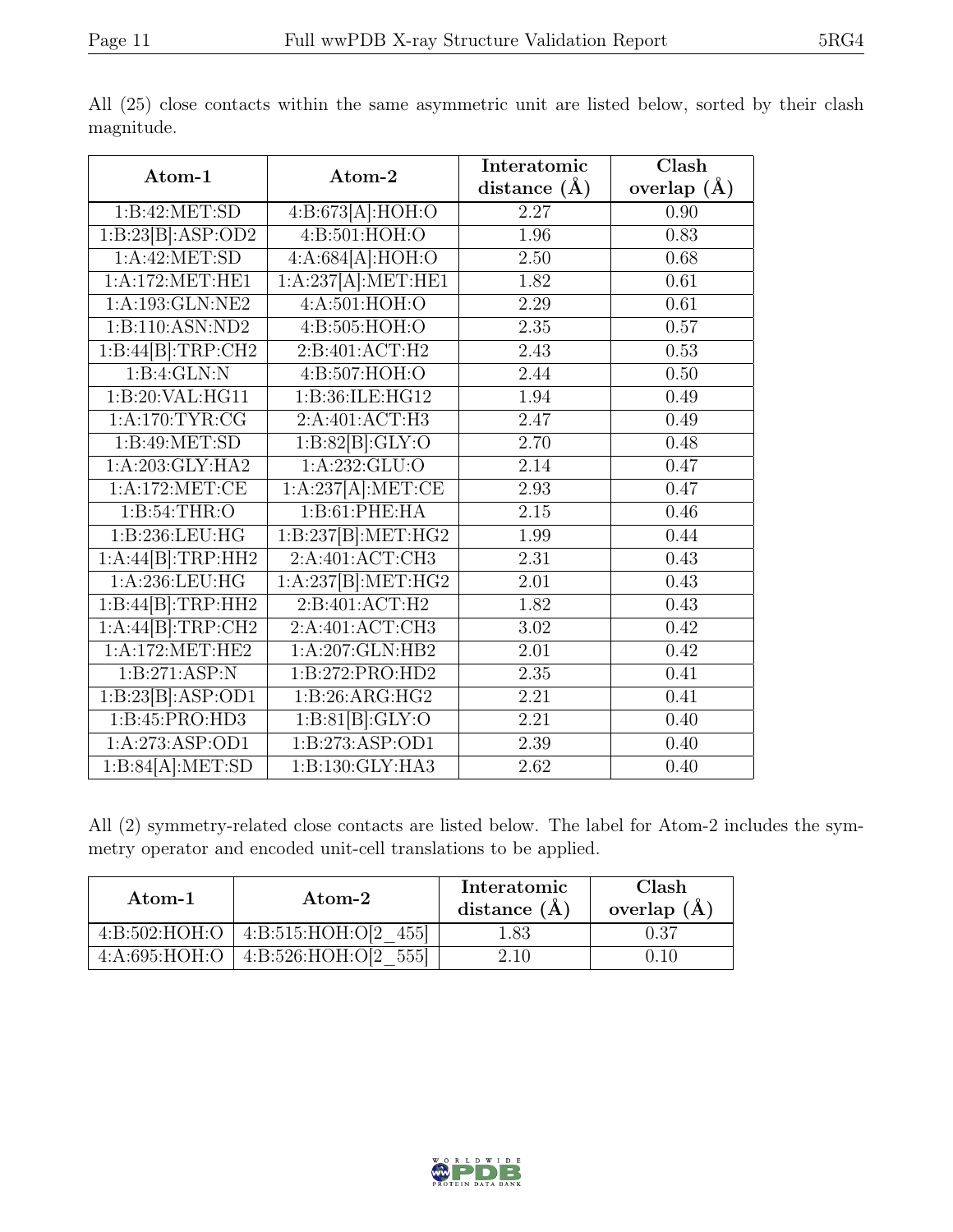### 5.3 Torsion angles (i)

#### 5.3.1 Protein backbone  $(i)$

In the following table, the Percentiles column shows the percent Ramachandran outliers of the chain as a percentile score with respect to all X-ray entries followed by that with respect to entries of similar resolution.

The Analysed column shows the number of residues for which the backbone conformation was analysed, and the total number of residues.

| Mol | Chain | Analysed                       |           | Favoured   Allowed   Outliers   Percentiles |
|-----|-------|--------------------------------|-----------|---------------------------------------------|
|     |       | $319/318$ (100\%)   313 (98\%) | 6 $(2\%)$ | 100   100                                   |
|     |       | $318/318$ (100\%)   312 (98\%) | 6 $(2\%)$ | $100$ 100                                   |
| All | All   | $637/636$ (100%)   625 (98%)   | $12(2\%)$ | 100<br> 100                                 |

There are no Ramachandran outliers to report.

#### 5.3.2 Protein sidechains  $(i)$

In the following table, the Percentiles column shows the percent sidechain outliers of the chain as a percentile score with respect to all X-ray entries followed by that with respect to entries of similar resolution.

The Analysed column shows the number of residues for which the sidechain conformation was analysed, and the total number of residues.

| Mol | Chain ' | Analysed                        |               | Rotameric   Outliers   Percentiles |
|-----|---------|---------------------------------|---------------|------------------------------------|
|     |         | $261/255$ $(102\%)$             | 261 $(100\%)$ | 100 100                            |
|     | -B      | $259/255$ (102\%)   259 (100\%) |               | 100 100                            |
| All | All     | $520/510$ (102\%)   520 (100\%) |               | 100 100                            |

There are no protein residues with a non-rotameric sidechain to report.

Sometimes sidechains can be flipped to improve hydrogen bonding and reduce clashes. There are no such sidechains identified.

#### 5.3.3 RNA  $(i)$

There are no RNA molecules in this entry.

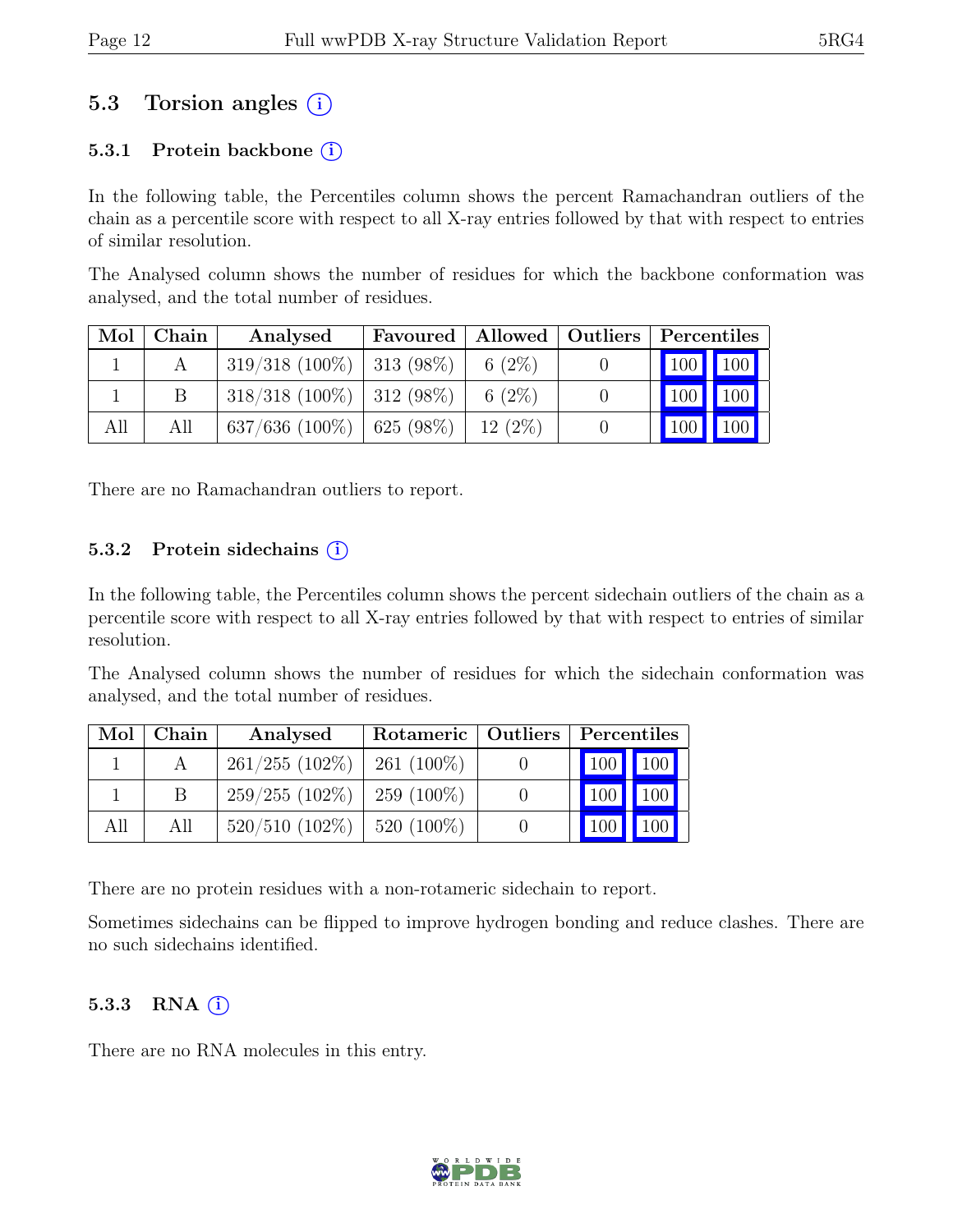#### 5.4 Non-standard residues in protein, DNA, RNA chains (i)

There are no non-standard protein/DNA/RNA residues in this entry.

### 5.5 Carbohydrates  $(i)$

There are no monosaccharides in this entry.

### 5.6 Ligand geometry  $(i)$

4 ligands are modelled in this entry.

In the following table, the Counts columns list the number of bonds (or angles) for which Mogul statistics could be retrieved, the number of bonds (or angles) that are observed in the model and the number of bonds (or angles) that are defined in the Chemical Component Dictionary. The Link column lists molecule types, if any, to which the group is linked. The Z score for a bond length (or angle) is the number of standard deviations the observed value is removed from the expected value. A bond length (or angle) with  $|Z| > 2$  is considered an outlier worth inspection. RMSZ is the root-mean-square of all Z scores of the bond lengths (or angles).

| Mol            |                 | Chain<br>Res |     |                          | Bond lengths<br>$Link \mid$ |             |             | Bond angles |      |             |
|----------------|-----------------|--------------|-----|--------------------------|-----------------------------|-------------|-------------|-------------|------|-------------|
|                | Type            |              |     |                          | Counts                      | <b>RMSZ</b> | # $ Z  > 2$ | Counts      | RMSZ | # $ Z  > 2$ |
| $\overline{2}$ | ACT             | Β            | 401 | $\overline{\phantom{0}}$ | 1,3,3                       | 5.01        | $(100\%)$   | 0,3,3       | 0.00 |             |
| 3              | SO <sub>4</sub> |              | 402 | $\overline{\phantom{a}}$ | 4,4,4                       | 0.14        |             | 6,6,6       | 0.11 |             |
| $\overline{2}$ | ACT             |              | 401 |                          | 1,3,3                       | 3.15        | $(100\%)$   | 0,3,3       | 0.00 |             |
| 3              | SO <sub>4</sub> | А            | 402 |                          | 4.4.4                       | 0.10        |             | 6,6,6       | 0.22 |             |

All (2) bond length outliers are listed below:

|  |     |                                | $\mid$ Mol $\mid$ Chain $\mid$ Res $\mid$ Type $\mid$ Atoms $\mid$ Z $\mid$ Observed(A) $\mid$ Ideal(A) $\mid$ |      |
|--|-----|--------------------------------|----------------------------------------------------------------------------------------------------------------|------|
|  | 401 | $+$ ACT $+$ CH3-C $+$ 5.01 $+$ | 1.55                                                                                                           | .48  |
|  | 401 | $\text{ACT}$   CH3-C   3.15    | 1.52                                                                                                           | 1.48 |

There are no bond angle outliers.

There are no chirality outliers.

There are no torsion outliers.

There are no ring outliers.

2 monomers are involved in 5 short contacts:

|  |           | Mol Chain Res Type Clashes Symm-Clashes |
|--|-----------|-----------------------------------------|
|  | $401$ ACT |                                         |

Continued on next page...

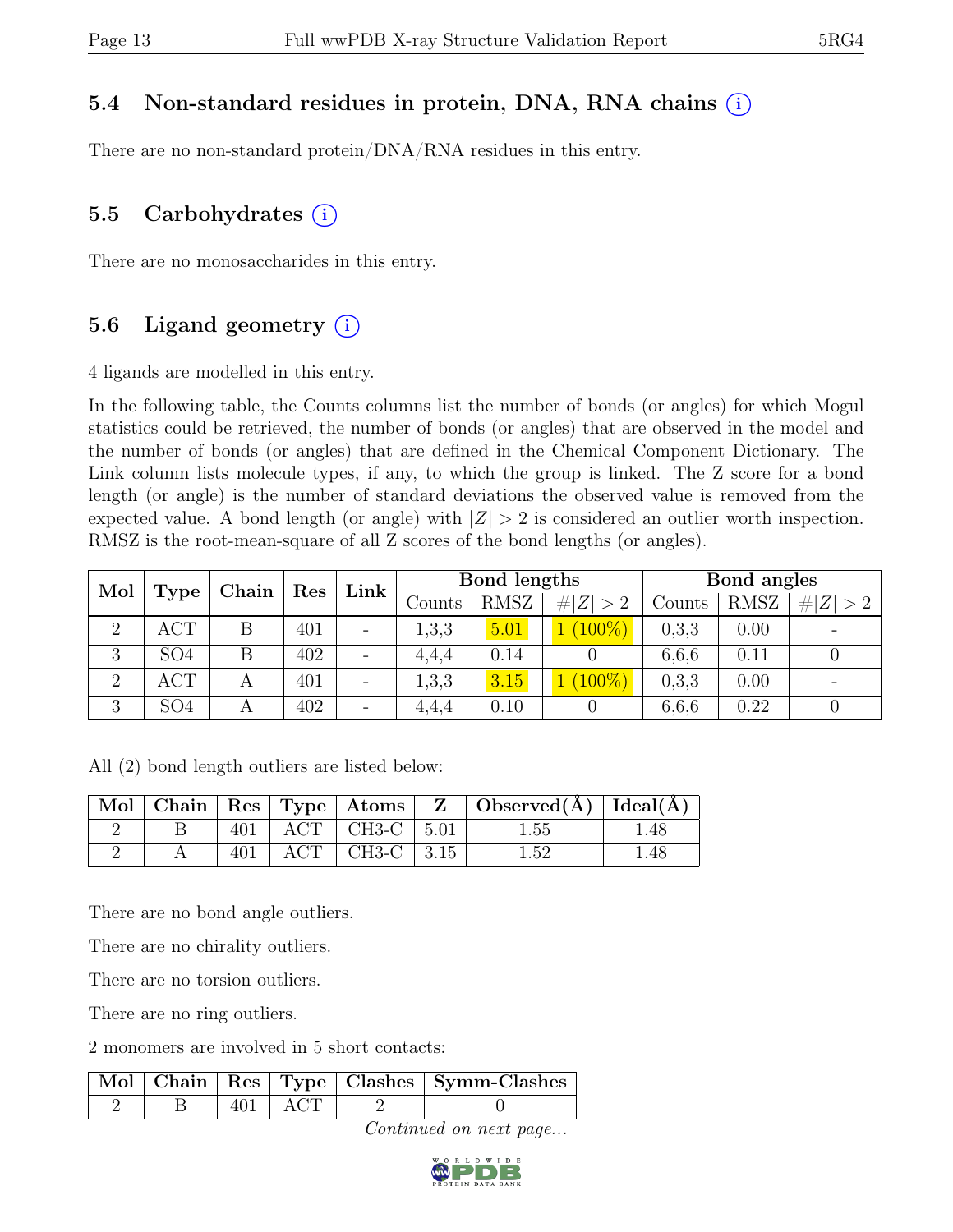Continued from previous page...

|  |           | Mol   Chain   Res   Type   Clashes   Symm-Clashes |
|--|-----------|---------------------------------------------------|
|  | $401$ ACT |                                                   |

#### 5.7 Other polymers (i)

There are no such residues in this entry.

#### 5.8 Polymer linkage issues (i)

There are no chain breaks in this entry.

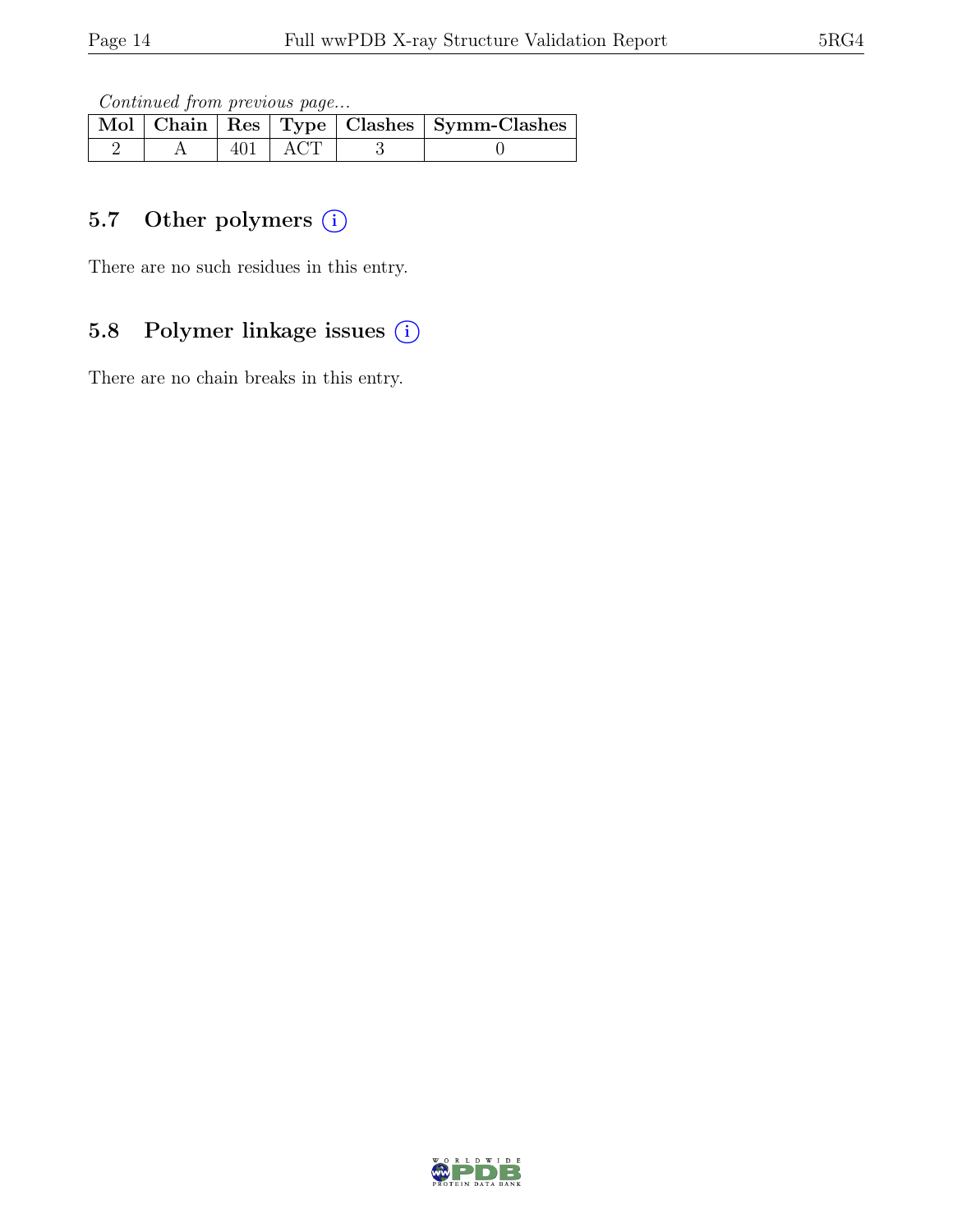## 6 Fit of model and data  $(i)$

### 6.1 Protein, DNA and RNA chains  $(i)$

In the following table, the column labelled  $#RSRZ>2$  contains the number (and percentage) of RSRZ outliers, followed by percent RSRZ outliers for the chain as percentile scores relative to all X-ray entries and entries of similar resolution. The OWAB column contains the minimum, median,  $95<sup>th</sup>$  percentile and maximum values of the occupancy-weighted average B-factor per residue. The column labelled 'Q< 0.9' lists the number of (and percentage) of residues with an average occupancy less than 0.9.

| Mol | Chain | Analysed        | ${ <\hspace{-1.5pt}{\mathrm{RSRZ}} \hspace{-1.5pt}>}$ | $\#\text{RSRZ}\!\!>\!\!2$ |    | $OWAB(A^2)$                    | $\rm Q\textcolor{black}{<}0.9$ |
|-----|-------|-----------------|-------------------------------------------------------|---------------------------|----|--------------------------------|--------------------------------|
|     |       | $300/318(94\%)$ | 0.11                                                  | 77<br>$4(1\%)$            | 76 | $14, 20, 32, 73$   2 (0%)      |                                |
|     |       | $300/318(94\%)$ | 0.22                                                  | $3(1\%)$ 82 81            |    | $\vert$ 15, 22, 37, 84 $\vert$ | $1(0\%)$                       |
| All | All   | 600/636 (94%)   | 0.17                                                  | 79    <br>$7(1\%)$        | 78 | $14, 21, 34, 84$   3 (0%)      |                                |

All (7) RSRZ outliers are listed below:

| Mol | Chain | Res    | <b>Type</b> | <b>RSRZ</b> |
|-----|-------|--------|-------------|-------------|
|     | R     | 303    | <b>GLN</b>  | 4.4         |
| 1   | А     | 44[A]  | TRP         | 2.6         |
|     |       | 303    | <b>GLN</b>  | 2.6         |
| 1   | В     | 44[A]  | TRP         | 2.2         |
|     |       | 275    | TRP         | 2.2         |
|     | В     | 187    | ILE         | 2.1         |
|     |       | 102[A] | <b>ASN</b>  | 2.1         |

### 6.2 Non-standard residues in protein, DNA, RNA chains  $(i)$

There are no non-standard protein/DNA/RNA residues in this entry.

### 6.3 Carbohydrates (i)

There are no monosaccharides in this entry.

### 6.4 Ligands  $(i)$

In the following table, the Atoms column lists the number of modelled atoms in the group and the number defined in the chemical component dictionary. The B-factors column lists the minimum, median,  $95<sup>th</sup>$  percentile and maximum values of B factors of atoms in the group. The column labelled 'Q< 0.9' lists the number of atoms with occupancy less than 0.9.